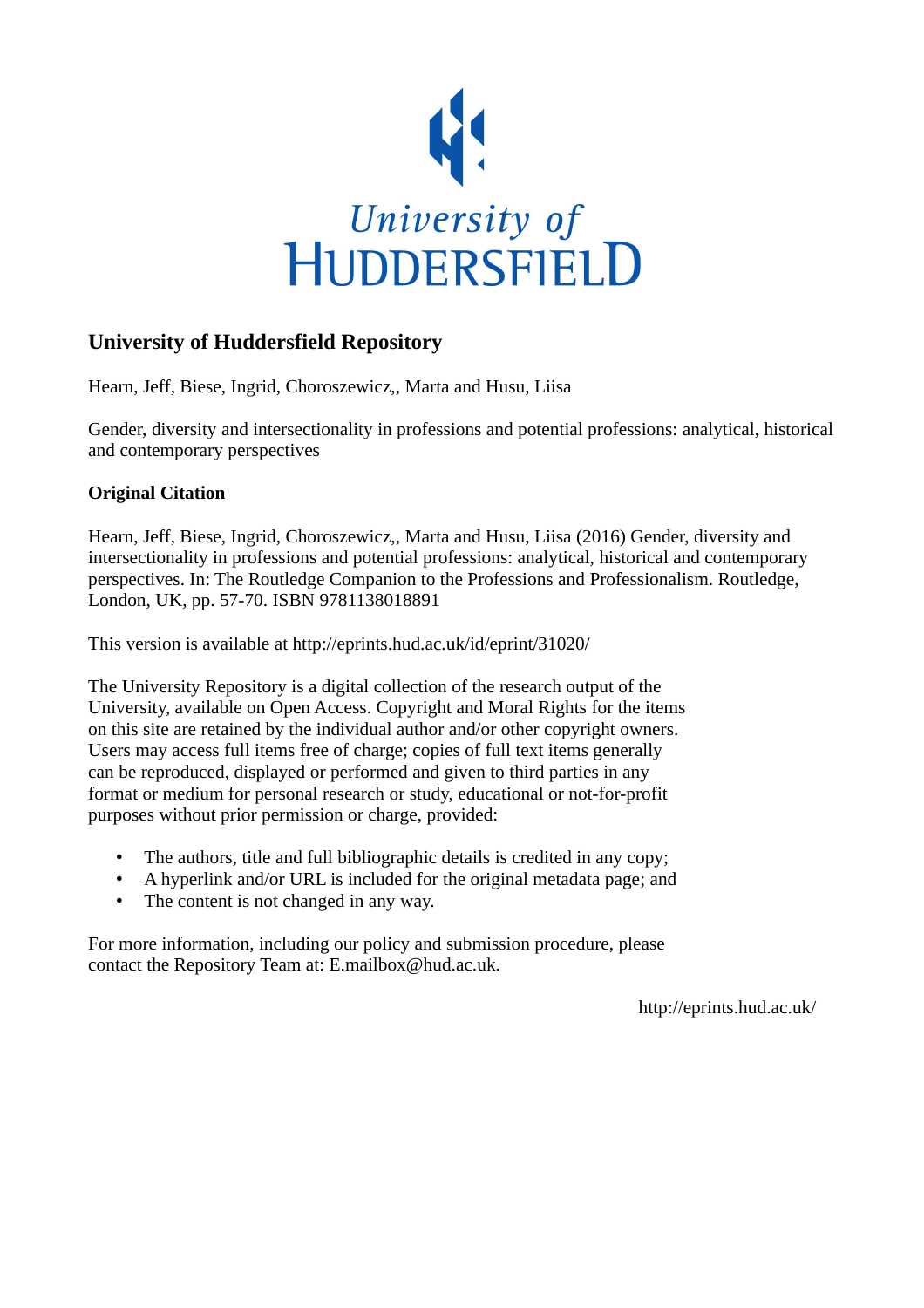# **Gender, diversity and intersectionality in professions and potential professions: analytical, historical and contemporary perspectives**

Jeff Hearn, Professor, Hanken School of Economics, Finland; Örebro University, Sweden; and University of Huddersfield, UK;

Ingrid Biese, Postdoctoral researcher, Hanken School of Economics, Finland;

Marta Choroszewicz, Postdoctoral researcher, University of Eastern Finland; and

Liisa Husu, Professor, Örebro University, Sweden

Few women even now have been graded at the universities; the great trials of the professions, army and navy, trade, politics and diplomacy have hardly tested them. They remain even at this moment almost unclassified. (Woolf, 1929: 82)

# **Introduction**

The fields of gender studies, gender and organizations, diversity and diversity management, and intersectionality studies have all grown extensively in recent years as ways of analyzing social divisions. Each and all of these have major implications for the analysis of professions, even if the issues they raise have often not been at the forefront of mainstream studies. In this chapter we consider the relevance of gendered intersectional analysis for the understanding of professions, potential professions and professionalization. Indeed put this way, we may ask: is it really possible to analyze professions and professionalization without considering gender and gender relations? To read some of the classics in the vast literature on professions, you would think so.

The first part of the chapter considers some issues of gender, diversity and intersectionality that are relevant in the analysis in and around professions. This section continues by turning to the examination of the intersectional gendered structures, processes, and other issues within professions. The next main section examines the historical gendering of professions. The chapter continues with two contemporary case studies that set out some of the complexities of gendered intersectional analysis of professions. The first is on an established profession, namely law. The increasing entry of women into such traditionally male-dominated professions raises new questions regarding still limited inclusion of women across the profession. The second concerns a less clear cut case of a profession, namely business management, with a focus on women managers opting out of successful careers. The chapter concludes with a short consideration of future changes for gender, diversity, intersectionality and professions.

#### **Professions, 'neutrality' and power**

Professions and analysts of the professions alike have characteristically valued the neutralized lists of traits of professions or professional traits; universalistic standards; specificity of professional expertise; affective neutrality; status achieved through individual performance; decision-making based in the client's interest not the practitioner's self-interest (the service ethic); and control by voluntary association (extended expert training, internalized codes of practice, and control by peers (Blau and Scott, 1963: 60-63). As Blau and Scott put it so clearly, in contrasting professional and bureaucratic orientations: "(p)rofesssionals in a given field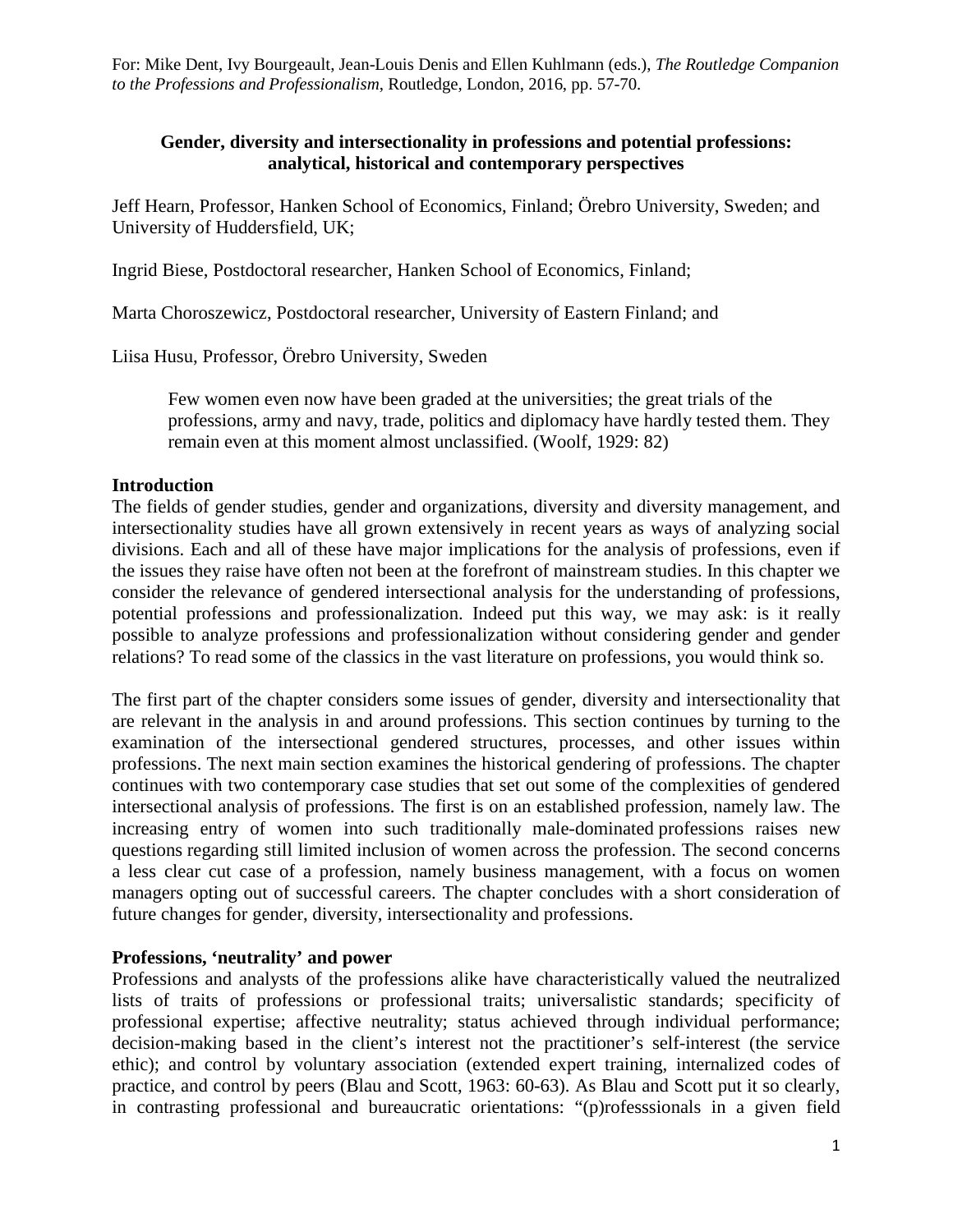constitute a colleague group of equals." (p. 63). Seen thus professions appear to embrace voluntaristic and communal reason and reasonableness, even progressive reasonable critique; they are open-minded and powerful – and gendered throughout. Indeed what is more honourable than the (gender-)neutrality of the 'true (male) professional', with identifiably separate occupational status. All this has in sum provided firm ground for neutral(ized), 'gender-neutral', analyses of the occupational separation and 'specialness' of professions.

Interestingly, the study of professions was itself long, and historically, dominated by highranking professional white men commenting on other high-ranking professional white men, such as Carr-Sunders and Wilson (1933) and Hughes (1963). The operation of the 'established professions' intermingled with their analysis by men not so dissimilar to themselves. Analysts have taken the Schutzian imperative – that analytical concepts should be such that they would be understandable to the (in this case, professional male) actors themselves and those (other professionals) involved around them – at its word. Classic texts, such as *Professional Men*  (Reader, 1966) and *Boys in White* (Becker et al., 1976) say it all. In this context it is no wonder that these presumed 'neutral' occupational democracies became, from the 1970s, subject to critique, as forms of ideological, privileged power blocs (Elliot, 1972; Johnson, 1972), primarily in terms of class and occupation, $<sup>1</sup>$  rather than gender or other social divisions.</sup>

#### **Gendering, diversifying and intersectionalizing professions**

In contrast to class-based approaches to professions and power, professions are often characterized by a variety of social divisions and social differences, including but not only occupational class. These include social divisions: internally within professions; externally in relations to those outside, including other professions; and between those within professions and those served, or not, by the professions. For example, in medicine there are characteristically gender and status divisions between physicians, in internal medical specialisms; between physicians, medical management, and nurses; and between physicians and patients. Such social divisions and social differences in and around professions have at times been clear and categorical, as in the historical construction of some professions as the sole territory of men, the gendering of professional men and masculinities, and what it means to be professional.

In considering social divisions and social differences in professions, we begin with the question of gender (Hearn, 1982; Davies, 1986; Witz, 1992; Riska, 2014). Despite some clear historical, and indeed contemporary, social divisions in the professions and professional work, much mainstream analysis of the professions has been and still often remains distinctly non-gendered. These issues have not been at the centre of mainstream analysis of professions and professionalizations. In this sense, professions could be said to be not so different from other work, organizational and institutional phenomena. Gendering occurs in gendered distributions and gendered practices, and even when professions and professional organizations comprise only men or only women. Typical patterns include:

• *gendered valuing of public domain professional work over work in the private domains.*  Men's professional work has frequently been valued over women's. Women typically carry the double burden of childcare and unpaid domestic work, even a triple burden of care for dependents, old people, and people with disabilities. In addition, the professions are often involved in work across the public-private boundary, with gendered expertise to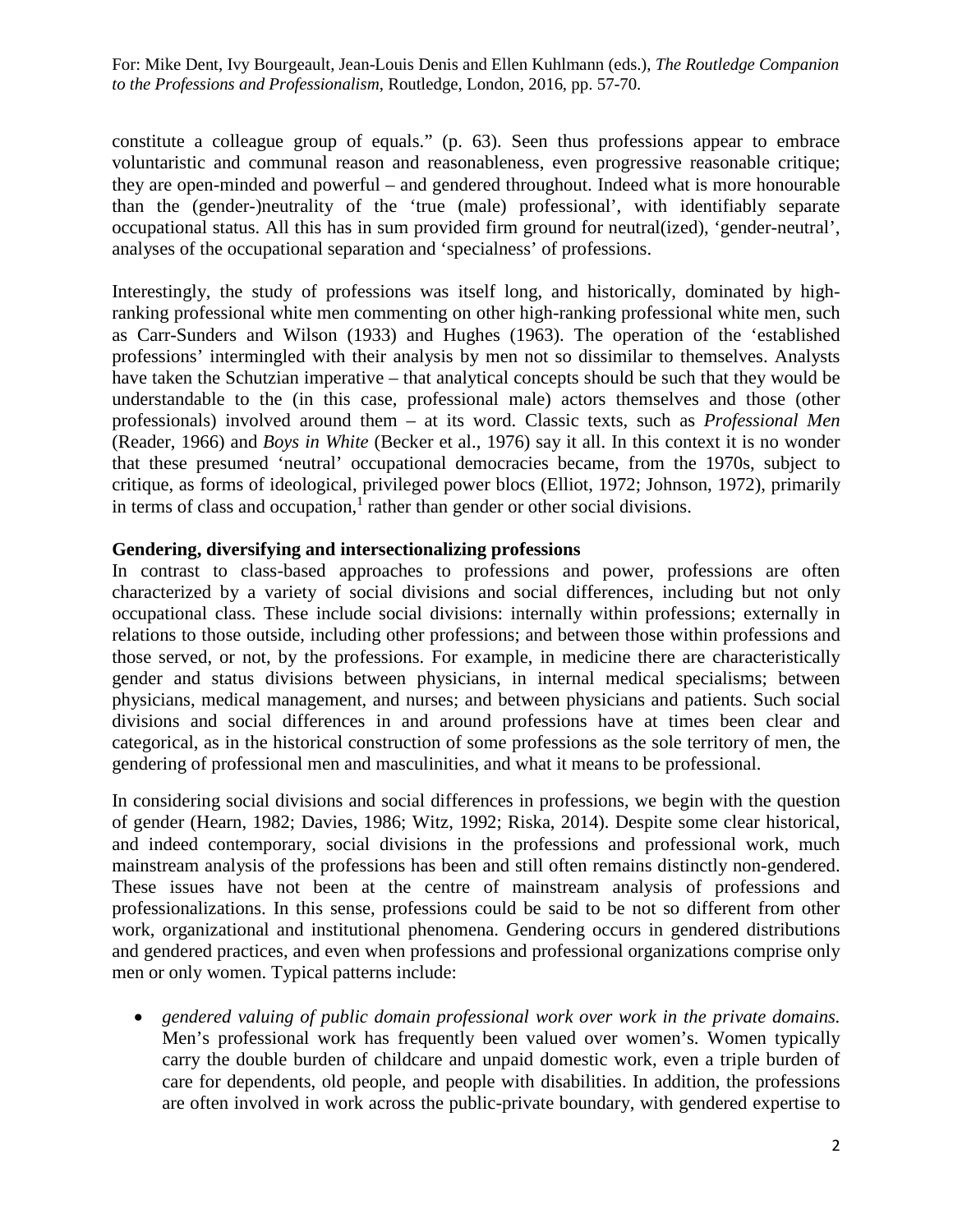advise and seek to resolve problems and issues in the private domain and/or close to the body (Stacey and Price, 1981).

- *gendered divisions, inclusions and exclusions of professions and professional labour and authority*, including between professions and other occupations, and between professionals and those professions may seek to assist. Women and men tend to specialize in particular types of professional labour or sector, creating vertical and horizontal divisions. Gendered valuations of formal authority and informal status and standing also vary within and between professions. Moreover, women are more likely to face contradictory messages about the gender-appropriate professional behaviour, which, on one hand, sustain gendered divisions, but, on the other, may provide women with some flexibility how to respond to the gendered professional norms (Pierce, 2010).
- *gendered processes between the centre and margins of professions*. These may be literally or metaphorically spatial in distributions of power and activity between the centre and margins of professional organizations. 'Front-line' professional activities are often staffed by women; 'central' and managerial activities more often by men. The 'main aim' of professions tends to be dominantly defined by men (cf. Cockburn, 1991).
- *gendered processes in sexuality.* Most professions have reproduced dominant heterosexual norms, ideology and practices. Indeed (hetero)sexual arrangements in private generally provide the base infrastructure for professional organizations, principally through women's unpaid reproductive labour (Hearn and Parkin, 1987/1995). These contexts may impact and influence professional activities, such as the sexual dynamics in counselling, therapeutic or mentoring relations, including with those of dissident sexualities (Morgan and Davidson, 2008).
- *gendered processes in harassment, bullying and physical violence in and around professions* have been a relatively neglected aspect, but one that impacts on all the other features in profound and constraining ways (Hearn and Parkin, 2001). This includes such activities by, to and between professionals, for example, violence and abuse experienced within the health system.
- *gendered processes in professional interactions, and individuals' internal mental work*, that maintain, or disrupt, other gendered patterns, and concern how professionals and those people served, or not, by them make sense of gendering (Acker, 1992), such as the emotion work of both professionals and their clients (Hearn, 1982).
- *gendered professional symbols, images and forms of consciousness*, for example, in media, decor, and material, technical, scientific and professional objects (Acker, 1992), for example, the props of professional expertise, such as legal attire or the white coat.

All of these basic issues of organizational and organizing are highly relevant to the professions, professional organizations, their internal dynamics, and their relations with other professions and occupations, including those that formally or informally aspire to become labelled as professions. In summarizing these issues some of the examples above refer to 'women' and 'men', and thus it should be made clear that gendering applies as much to men and masculinities as to women and femininities: gender is not a synonym for women. Moreover, these are not the only gender categories; gender and sexual categories have expanded, as, for example, with LGBTIQ+ (lesbian, bisexual, gay, transgender, intersex, queer, and further non-normative gender and sexual positions). Gender is thus much more than cisgender,<sup>2</sup> and indeed debates on the very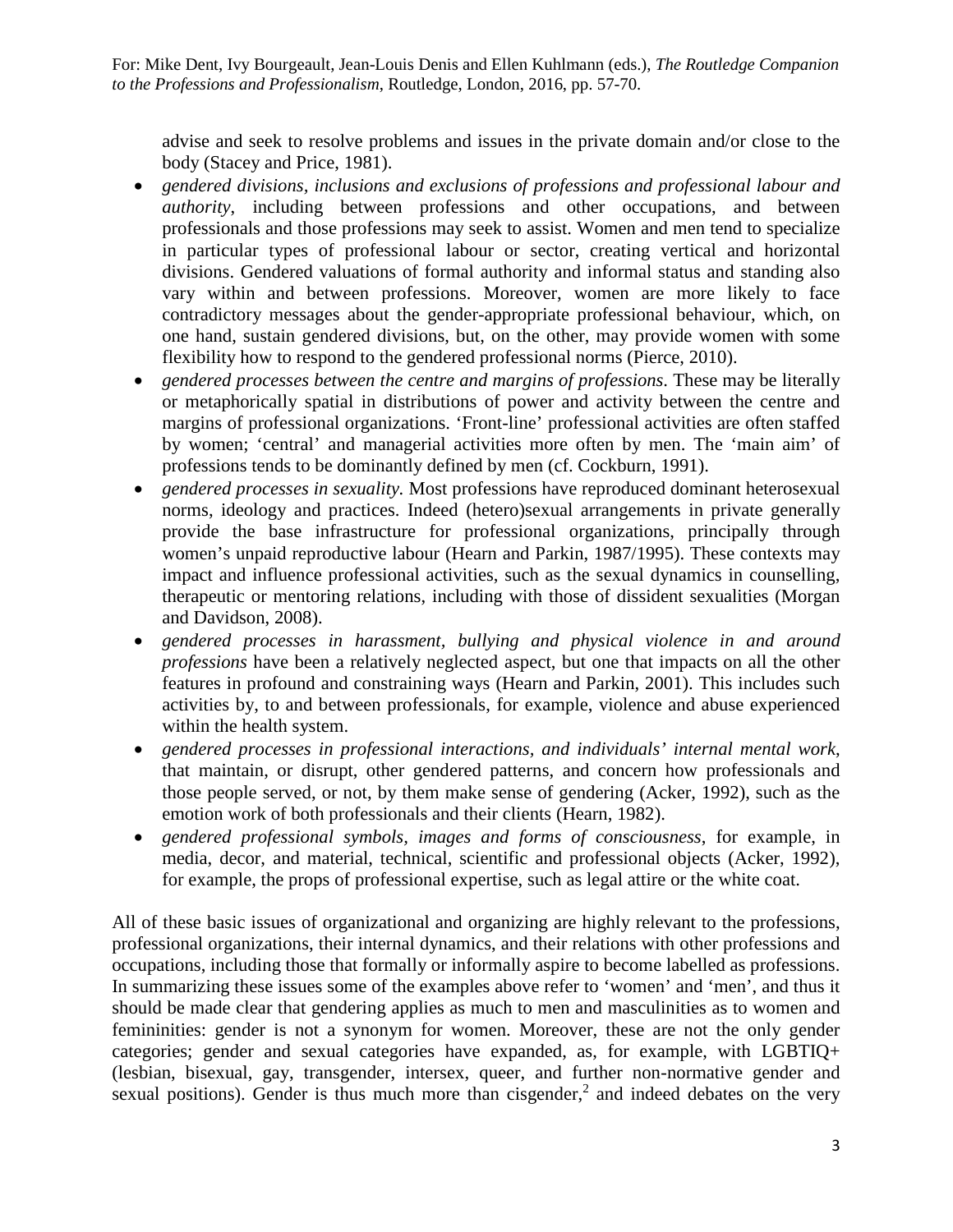meanings of gender have become more complex and contingent as studies of gender, work, organizations and professions have become more established (Hearn and Husu, 2012).

Similarly, and more generally, professions are characterized by comparable processes in relation to other social divisions and social differences, such as ethnicity and racialization, in terms of, for example, inclusions and exclusions. This becomes clear when locating professions in international, comparative and transnational contexts. Indeed, much of the historical development of professions has been influenced by processes of imperialism and colonialism, for example, in the Anglophone world, professions and professionals have historically been more often white, and educated in the metropole(s). In the latter half of the last century professions have become much more diversified in terms of ethnicity and skin colour, whether educated in the metropole(s) or locally, and sometimes also continuing to serve metropolitan populations.

Moreover, social divisions and social differences do not operate separately, but in diversity and in intersectional ways. Having said this, diversity and intersectionality can mean many things. The concept of diversity tends to be used more descriptively to the diverse range of social categories in a given situation, occupation, organization or, in this context, profession. The term, intersectionality, generally refers to intersections between categories, social divisions or social differences. Beyond that, it has, however, been used in many different ways – between relatively fixed social categories, in the making of such categories, in their mutual constitution, in transcending categories. McCall's (2005) clarification of different interpretations of intersectionality is especially useful, distinguishing approaches that are:

- inter-categorical: adopting existing analytical, relatively fixed categories, with the focus on relations between them, as in gendered, ethnicized/raced labour markets amongst health professionals;
- intra-categorical: using more provisional categories; acknowledging stable, even durable, relationships that social categories represent at given point in time; maintaining a critical stance toward categories; and focusing on particular social groups at neglected points of intersection: "people whose identity crosses the boundaries of traditionally constructed groups", such as the Afro-Caribbean upper middle class barrister;
- anti-categorical: not seeing categories as basic, and instead deconstructing categories, such as the white heterosexual able-bodied bishop.

This framework moves, in broad terms, from more modernist inter-categorical conceptions of intersectionality to more ambiguous intra-categorical conceptions, to poststructuralist anticategorical conceptions. These distinctions also mirror, to some extent, discussions of more essentialist and more constructionist approaches to difference. More essentialist approaches to differences tend to highlight differences between groupings and treat groupings as relatively internally homogeneous, whether members of a profession or marked (for example, black or minority ethnic) or unmarked (for example, white or majority ethnic) category of professionals; more constructionist approaches tend to focus more on variations within groups: for example, not all women physicians are alike; not all minority ethnic lawyers are alike. $3$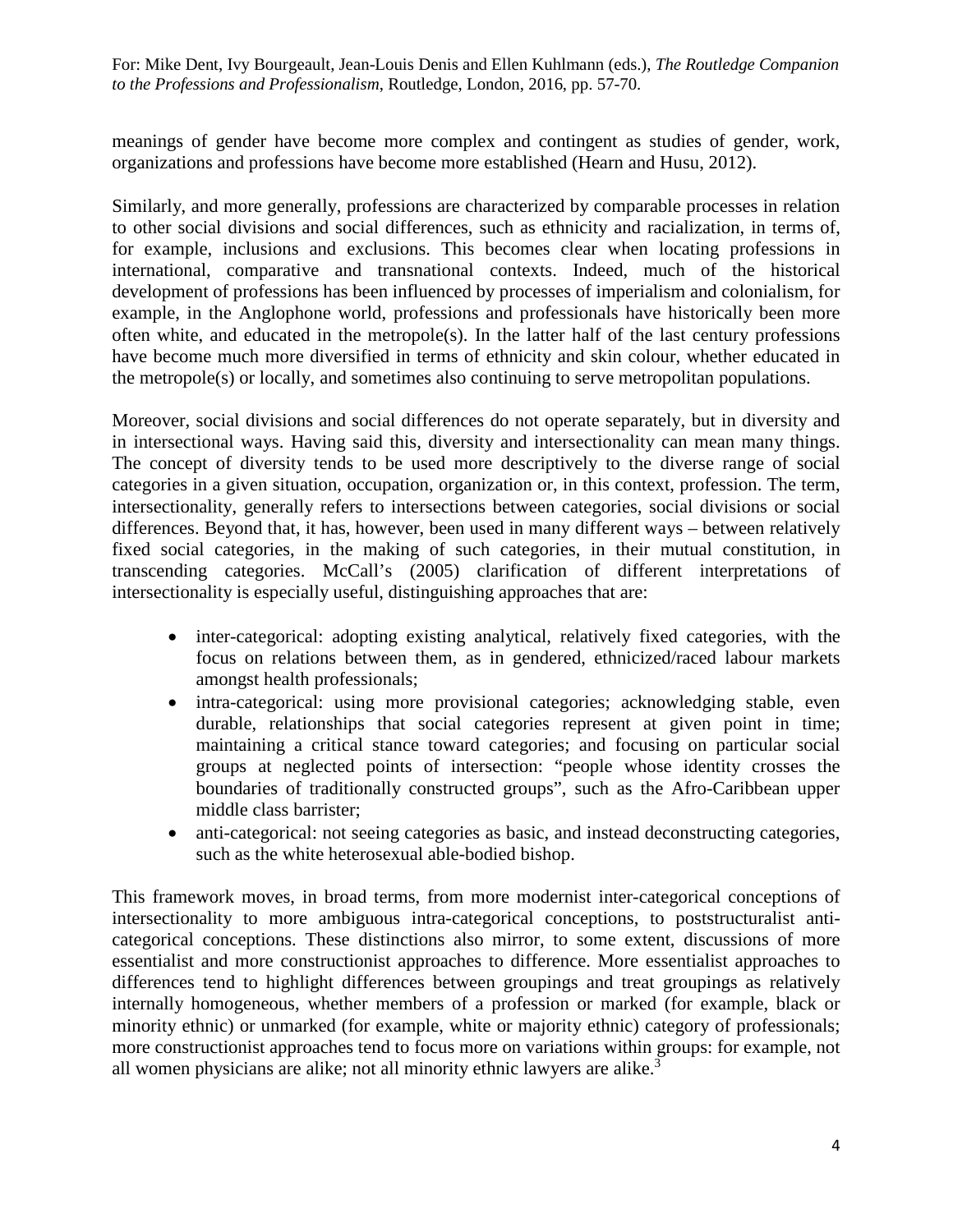Gender, diversity and intersectionality are also extremely relevant for the analysis of interprofessional relations, where, for example, one professional group is granted higher status than another, in part by virtue of its association with a higher status social category or combination of social categories. On the other hand, it is quite likely that the combination or intersection of status categories may conflict or be ambiguous in relation to professional status, for example, when a black working class background doctor treats a white upper class patient.

# **Historical perspectives**

These various gendered and intersectional processes and approaches noted in the previous section take specific historical and dynamic forms. The historical gendering of professions has moved from the incipient pre- or proto-professions, sometimes with strong presence of women, to what were often originally virtually men-only, or sometimes strictly men-only, established professions (for example, law, medicine, clergy), and their own growing gendered complexity, onto the development of the welfare professions and what were sometimes, disparagingly, called the 'semi-professions' (Etzioni, 1969) with many women in their so-called rank and file, to the emergence of a whole host of newer modern or even postmodern professions, with more flexible gendered definitions and gendered occupational practices. Here we use the terms, potential professions and aspiring professions, here in preference to such critiqued terms as 'semiprofessions', or even 'the other professions' (Abbott, 1988).

In broadly non-industrial society women were engaged in tasks, activities and spheres of responsibility that were later to be taken over by the men of the professions. This may be clearest in the area of medicine and the care of the body (for example, Ehrenreich and English, 1973, 1974), but also applies to some extent in the arenas of divinity and law, through various forms of 'wise women', 'healers', operating across of the boundaries of life and death. Indeed, in the Christian world "for eight … centuries. From the fifth to the thirteenth, the other-worldly, antimedical stance of the Church … stood in the way of the development of medicine as a respectable profession." (Ehrenreich and English, 1974: 13). According to early Christian missionary and Norman practices, "Male physicians were rare, since time and desire for study were almost confined to monks, Jews and others debarred from the supreme masculine occupation of fighting." (Manton (1965: 57). This pattern was disrupted through a combination of the church, state, universities, science and capitalism, and the men who dominated there: in "... the medical occupations the seventeenth and eighteenth centuries witnessed an increasing division of labour and a concomitant exclusion of women from the higher and more lucrative branches which were emerging." (Parry and Parry, 1976: 164).

In eighteenth century England the high status professions, such as barristers, became an occupational route for sons, especially the younger sons, of the gentry, while men or the subordinated "lower branches" (Reader, 1966), and aspiring groups, such as attorneys and solicitors, were recruited from the families of tradesmen and artisans. This points the ways in which gendered divisions, between classed men, have been (re)produced in and by the professions. Most importantly, until the end of the nineteenth century, and often later, higher education, one of the prerequisites for entry into the 'established professions' was denied to women in most countries. With women's entry into higher education, albeit in an uneven way internationally, higher education, universities and science in its broad meaning themselves became arenas for professional contestation.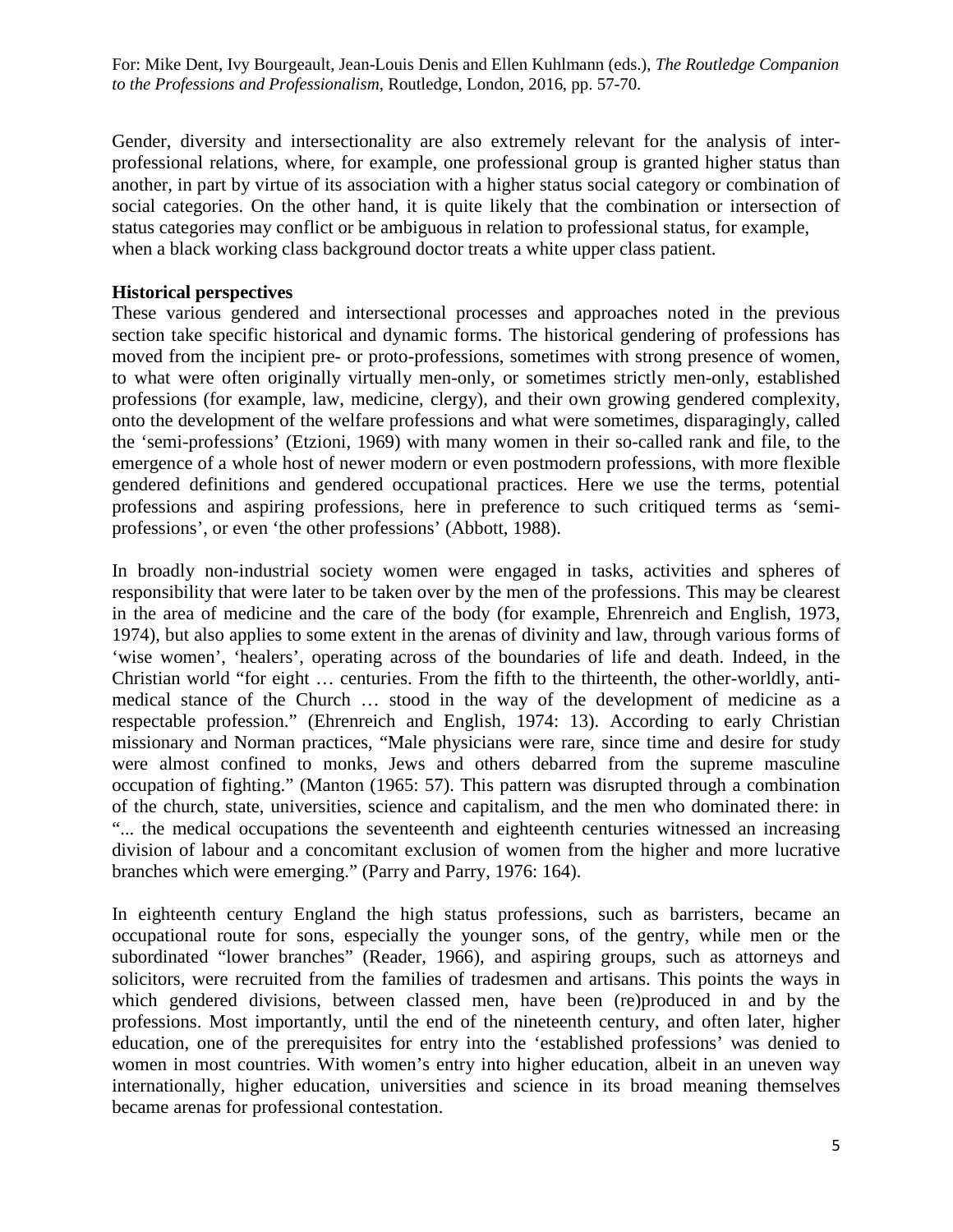In addressing such historical complexities, it is very important to distinguish professional activity and professional institutionalization. For example, women have been involved in professional activities and tasks throughout the history of education and science, but became excluded with its institutionalization (Schiebinger, 1999). In the late eighteenth century women were hired as 'professional' astronomical 'computer' women, yet with low pay and no opportunities to advance in their career; observatories, such as Harvard College Observatory, hired numerous women as 'computers', to perform star observation and arithmetic work (Rossiter, 1982).

The international historical literature on the women pioneers in the professions in their modern form is extensive. The position of women entering, or re-entering, medicine in nineteenth century US has been recorded by the sisters, Elisabeth and Emily Blackwell (1860) in *Medicine as a Profession for Women*. A major early overview of women's entry into the professional associations in the US was that by Breckenridge in her 1933 report, *Women in the Twentieth Century*, sometimes initially though the formation of parallel women's professional associations, such as the Medical Women's National Association. There are many other accounts of women entering law, higher education, veterinary surgery, and so on.

A classic account is that by Agnes Sjöberg (1964/2000), the first woman to become a veterinary surgeon in Europe and the first woman in Europe to obtain a doctorate in Veterinary Medicine. The Rector who admitted her to study at the University of Dresden in 1911, did so first on a probationary basis, assuming that "a woman would be especially suited to treat small animals" (p. 32), even if her specialism was horses. In her autobiography, Sjöberg goes on to describe in vivid detail the responses from the other, all male, students, in the lecture theatre ("… a terrible noise was created in the hall. The students stamped their feet and shouted "hinaus" ["out"].) (p. 34), and more generally ("They said: '… if we could get this first devil woman away, so there would not be more of them, but if she is able to continue, next year there can be many more hags on these benches.") (p. 35).

There are well developed arguments, both for and against women being in the professions, often tending to emphasize either sexual/gender difference or gender/sexual sameness. Difference arguments against women's inclusion have sometimes relied on forms of essentialist biologism, such as that intellectual work may damage the ovaries, as reported in the *Norwegian Journal of Medicine* in 1892 (see Husu, 2001: 33). Such thinking is not dead, as when Harvard President Lawrence Summers explained the under-representation of women in some natural science fields:

It does appear that on many, many different human attributes—height, weight, propensity for criminality, overall IQ, mathematical ability, scientific ability—there is relatively clear evidence that whatever the difference in means—which can be debated—there is a difference in the standard deviation, and variability of a male and a female population. (Berman, 2013)

This highlights the question of men's responses, discriminations and resistances to women's entry, and how women themselves, and some men, articulated arguments in favour of women coming into the professions. Arguments for women's inclusion have included women's special contribution, for example, in midwifery that might thus benefit from women's contribution, and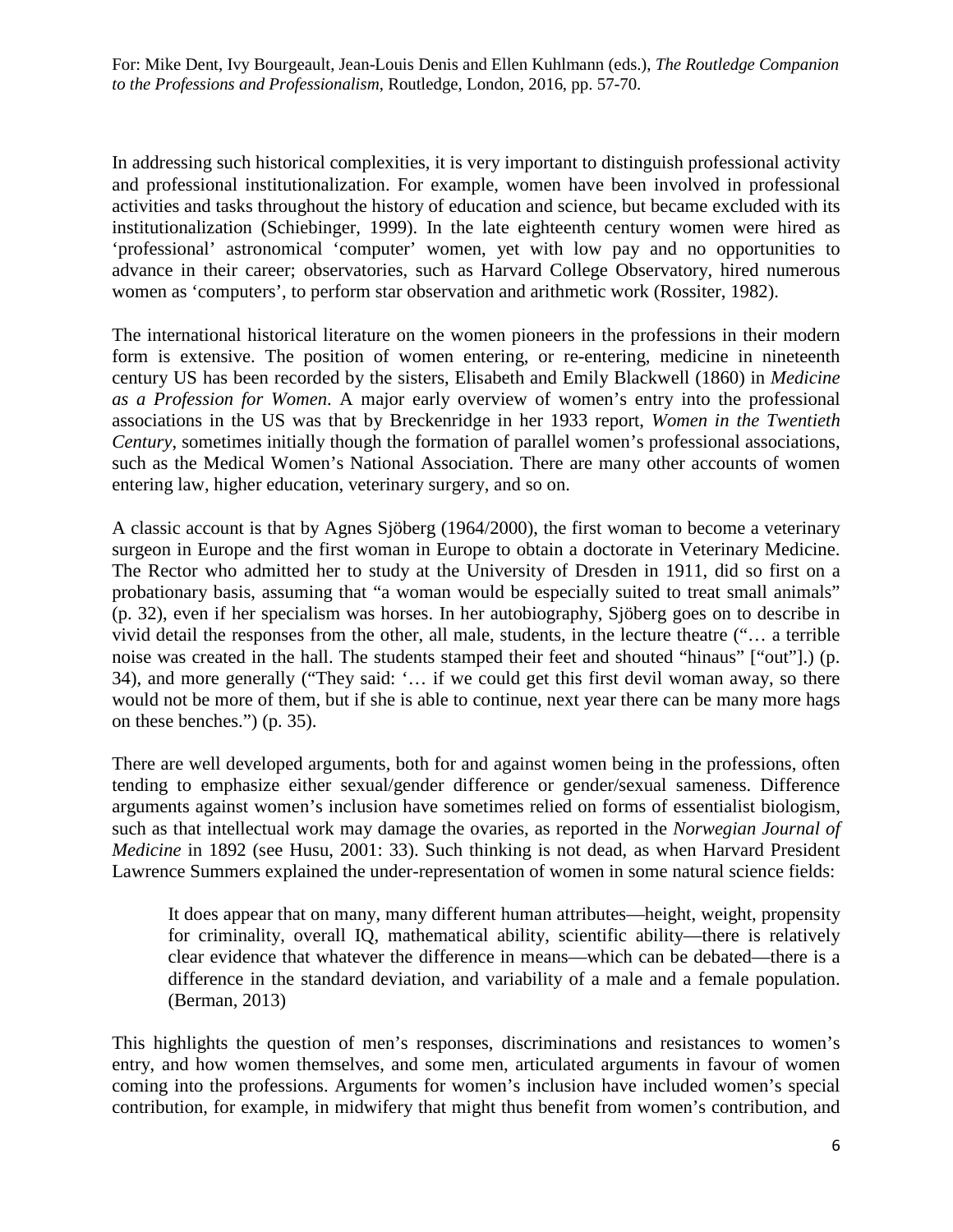the more fundamental argument of justice for women in broadening their own occupational choices. These twin arguments of gender complementarity (difference) and gender comparability (sameness) are also paralleled by arguments for diversity in various occupational fields, and in relation to gendered, sometimes intersectional, labour markets. For example, increasing women's representation in natural science, technology, engineering and mathematics can be justified (and opposed) in relation to women's choices, women's contribution and potential, industrial and labour market demands, and justice and equality. Likewise, gender or intersectional equality can be framed, alternatively: as a matter of individual choice, potential and contribution; as matters of organizational, occupational and labour market dynamics; or a matter of the structuring of (professional) knowledge itself and what counts as (professional) knowledge (Hearn and Husu, 2012; Schiebinger, 1999). This last approach might be rather easily understood in professions such as law and medicine, but may be less obvious in, say, physics.

The very project of professionalization can be understood in some instances as patriarchal in form and content. Innovative feminist action can be incorporated into male domination through serving a man or an existing profession, as with nurses and care assistants, mainly of women, often lower class or ethnic status, subordinated to medical doctors, often of men, often higher class or ethnic status – in gendered, ethnicized professional hierarchies. Other mechanisms include reinforcement of the 'patriarchal feminine', advantageous positioning of men in sectors and hierarchies, and managerialist takeover (Hearn, 1982). Patriarchal relations can also be reproduced through professions being embedded within and mediated by patriarchal contexts (Witz, 1992). Collective action, between professions, aspiring or potential professions, and other occupations, involves the intersection of various (internal, intra-professional) exclusionary strategies and (external, inter-professional) demarcatory strategies of closure by the dominant group, and various inclusionary and strategies by subordinated groups in response. These strategies, for example, around and through legal and credential controls and tactics are enacted by gendered (and indeed intersectional) collective actors, not socially 'neutral' actors. This may be clear in using, say, other external, inter-professional collective actors, such as the state and the courts, with their own gendered intersectional structures and processes. In this way framing some women, individually and collectively, can pursue the project of professional recognition, more or less successfully in the intersections of occupation, class, gender and further social divisions.

Such accounts have been much complicated in more recent times in several ways. First, the established contrasts between professions, on one hand, and bureaucracy, organizations, management and the state, on the other, have become less and less tenable. The well-established contrast of professions and bureaucracy no longer holds so true. In some instances gendered changes in these various forms of professions and professionalizations are bound up with shifting relations of state and capitalism. This prompted greater consideration of the variable relation of professions and the state (for example, as financier and regulator; through state education; and in state welfare professions), with hybrid forms of professionalized bureaucracies and bureaucratic professions (Noordegraaf and Stein, 2013). Professional independence, often male gendered, and allegiance to a professional association can be overridden by state or other employer power.

Second is the greater attention to comparative approaches to the professions, from the 1970s (Larson, 1977), but now accelerating, not least through greater international research cooperation. For example, the Continental European model has often involved more direct state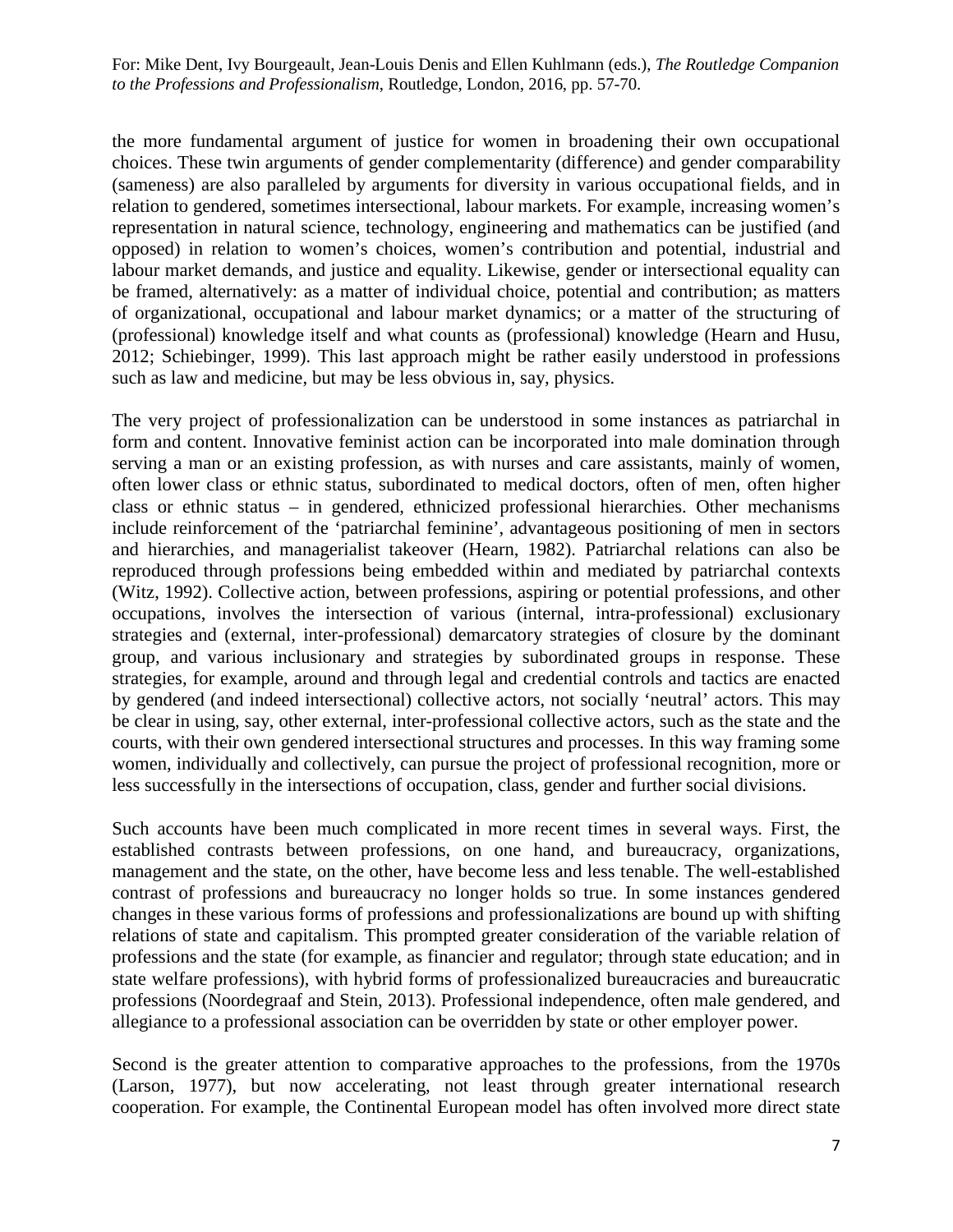direction of professions than in the historical Anglophone supposedly 'gentlemanly' model, noted above. The status of certain professions is also highly variable when seen in comparative terms. In the Soviet Union the medical professional tended to be coded as women's work rather than as a male bastion into which women sought entry. Veterinary surgery has been men's arena into which women are entering in greater numbers in some countries (Lofstedt, 2003), while in Finland it has long been dominated by women. Dentistry in Finland has been a traditionally female-coded profession, in clear contrast with other Nordic countries (Haavio-Mannila, 1975). In some post-socialist countries there is a significantly higher proportion of women in the university professoriate and in STEM research than in some Western Europe countries (*She Figures*, 2013). Similarly, while there are some broadly consistent patterns in professional specialisms, there are also great variations across countries, for example, child psychiatry has been much more of women's specialism in Finland than the Scandinavian countries; medicine has generally been more male-dominated in Denmark than other Nordic countries, but not so in radiology (Riska, 1998).

Third, there have been more recent trends in many countries for the entry of greater numbers of women, including women from less privileged status groups, into established professions (Walby, 1997), alongside more men entering and rising up professions formerly seen as women's arenas (Simpson, 2005). We continue with this theme in more detail below.

Thus there are multiple and various possible historical, local, national, comparative, international and transnational forms of gendering, diversifying and intersectionalizing of the professions. To illustrate this complexity, the next main section addresses two contemporary international case examples: first, women working in an established profession, law, in two European countries, one post-communist, the other not; and then women leaving, or so considering, what might be seen as the incipient profession of business management, across Finland and USA. These both, albeit in different ways, examine intersections of gender, occupation and national context.

#### **Contemporary international cases**

# *Women lawyers in Finland and Poland: Managing competitive pressures, expectations and identities*

The increasing entry of women in the male-dominated professions, such as the legal profession, raises many questions regarding the still limited inclusion of women lawyers across all segments of the profession. Changes in legal education and the market for legal services have contributed to the greater number of women entering the legal profession. The opening of law to women has resulted in what may appear as equality of career opportunities between women and men, which in turn normalizes women lawyers' less favourable professional status and fewer career opportunities. While women are increasingly entering legal education and the legal profession, they are underrepresented in the upper levels of law firms across countries (Bolton and Muzio, 2007; Pinnington and Sandberg, 2013; Choroszewicz, 2014). Due to the increasing role of law firms as sites in the social reproduction of the professional elite, scrutiny of women lawyers' professional status has shifted towards women practicing law within the corporate segment of the legal profession (Kay and Hagan, 1998; Walsh, 2012).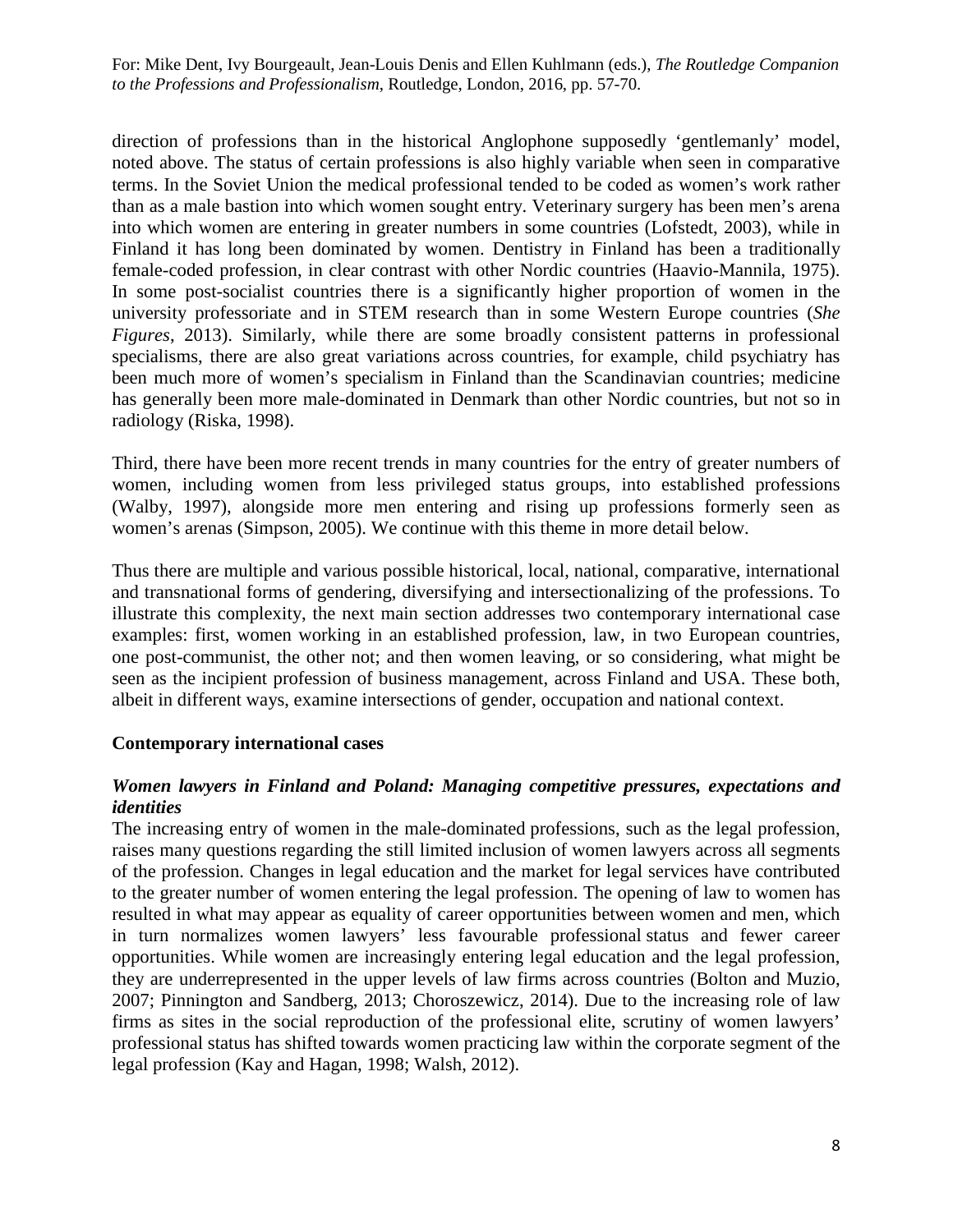Gendering processes within the legal profession also involve women's active participation in the reproduction of career choices perceived as appropriate for them due to their certain skills, competence and life experience (for example, Bolton and Muzio, 2007; Pierce, 2010). Further insights into such gendering processes arise through cross-national research, as, for example, of Finnish and Polish women lawyers. <sup>4</sup> Specifically, some of women's professional choices are not only informed by their sense of what is occupationally advantageous, but also by their gendered identity about the professional expectations and career opportunities marked as appropriate for them as women lawyers. In both Finland and Poland women's professional labour market position is being enhanced by their competitive potential, particularly with regard to quality of client service. The basis of competition in the market for legal services, in the globalizing economy, is shifting from traditionally formulated competences based predominantly on legal knowledge and legal reasoning towards other qualities which facilitate the good rapport with clients. Lawyers and law firms experience increased pressure to differentiate themselves in the market in terms of market niche and quality of legal services. This has facilitated recognition of attributes associated with the hegemonic ideals of femininity as a set of powerful resources, which have been undervalued in traditionally male-dominated professions, in order to be more attentive to clients' needs and satisfaction. Thus, women lawyers' competitiveness is enhanced by their interpersonal and cooperative abilities as nowadays sought after in law firms.

The emerging asymmetry in the relations between lawyers and their clients exposes lawyers to pressures to conform to their clients' expectations in order to retain enduring relations with them. Lawyers, like other service providers, are increasingly expected to engage in intensive interactions with valued clients. This pressure is particularly salient in law firms in which lawyers are subject to the influence of prestigious and influential clients who consider it legitimate to demand legal assistance specifically tailored to their needs. Some Finnish and Polish women lawyers feel particularly prone to display care and concern for their clients along with the legal assistance. In legal specializations that provide legal advice for weaker and disadvantaged clients, they are expected to display emotional labour not necessarily expected from male colleagues (Pierce, 2010: 181). This applies in such legal specializations as family and inheritance law, and compensation lawsuits, which provide women lawyers with flexibility to draw on skills that they, as women, are expected to possess. However, such specializations are usually characterized by slower career advancement, lower wages, and less power and authority.

In these ways challenges linked to gender equality in the legal profession in Finland and Poland appear somewhat similar in both countries. In order to retain their competitiveness and move towards legal specializations and positions of greater salary, influence and authority in the legal profession, women lawyers are expected to be able to live up to the traditional understanding of success. As lawyers, women have clearly more agency with regard to career choices and greater opportunities to devise their own ways of combining career and personal life, which are not necessarily available to women of other occupational groups. They are also subject to more competitive professional pressures and expectations to fit traditional model of success, particularly strong in the most prestigious positions within the legal profession. This gendered notion of success is built upon the stereotypically masculine working patterns and career advancement which only increase nowadays in terms of working time and availability of lawyers to clients – due to the asymmetry in the relations between lawyers and clients. It is not enough that women lawyers are formally granted equal career opportunities if their access to the most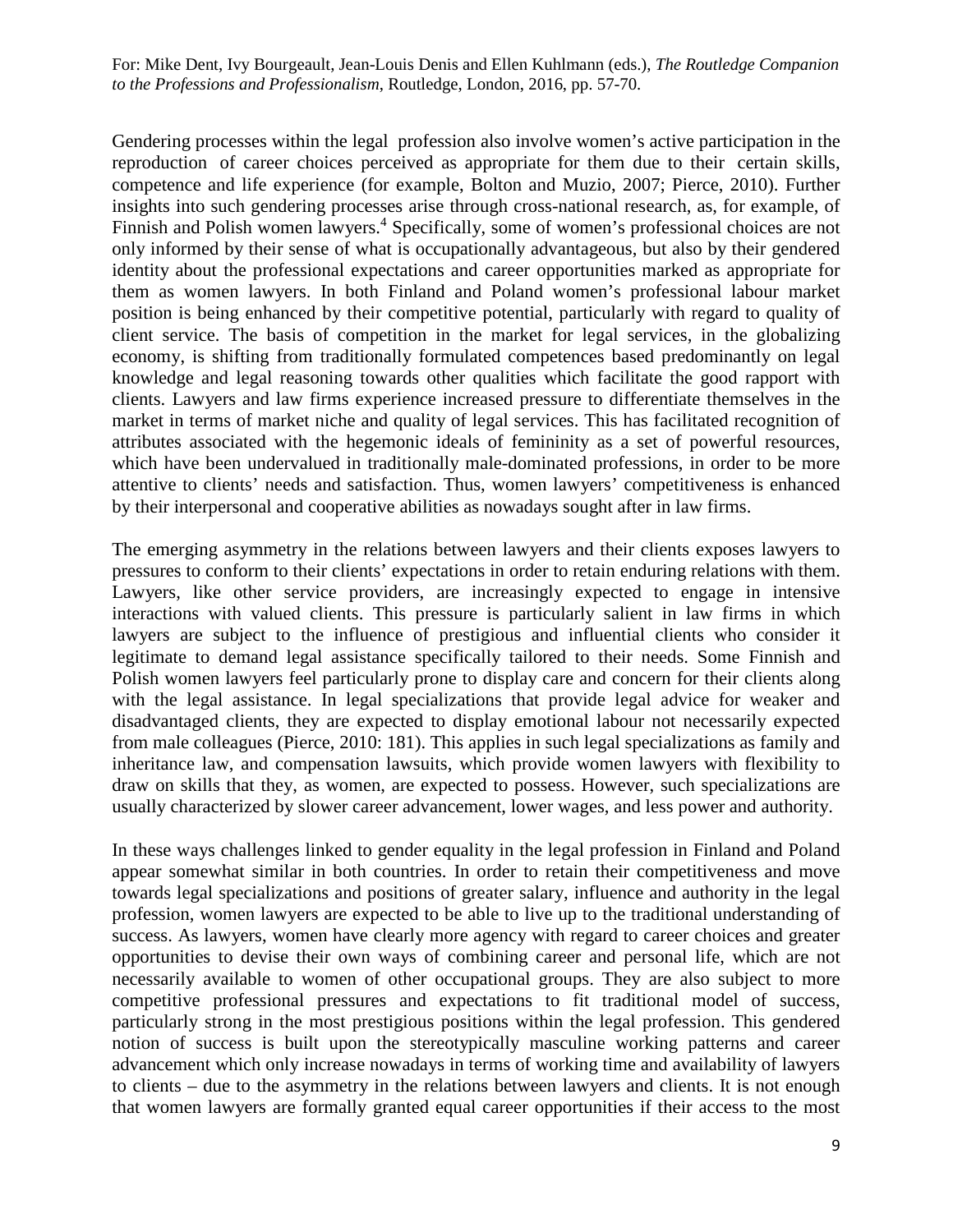professionally favoured positions is still conditioned by women's ability to fit into men-tailored professional expectations, working patterns and career commitment.

At the same time, the pattern of Finnish and Polish women attorneys' careers demonstrates that national contexts, Nordic and post-communist respectively, shape in different ways the competitive potential of women attorneys. Women's access to the most prestigious positions is dependent on women's support systems, including formal work-life reconciliation policies, flexible working arrangements, professional autonomy, equal career opportunities, workplace mentoring, and spousal and family support. Women lawyers in Finland benefit from the Finnish welfare state that provides women with greater opportunities to realise their career aspirations and orientation towards a balanced life. Finnish women lawyers have more flexibility to use and benefit from gender-appropriate attributes and competencies across legal specializations, work positions and law firms compared to their Polish counterparts. By contrast, the career opportunities of Polish women attorneys are undercut by their greater family responsibilities compared to male spouses, less flexible working arrangements, and lesser gender equality and work-life reconciliation policies. Thus, Polish women attorneys tend to opt for more independent or joint law practices in order to avoid the acute trade-offs between a rewarding career and a fulfilling personal life posed by many law firms in Poland. In this respect, the operation of gender as an axis of social inequality continues to persist underpinned by gendered professional expectations and conditions which encourage women and men to enact different qualities, competences and orientations. Gender, as a source of embodied cultural capital still shapes women's professional experience and career choices in both Finland and Poland, if in rather different ways. These gendered expectations and conditions hamper equality in the legal profession in both Finland and Poland.

#### *Business management in Finland and USA: opting out from a new profession?*

This second case shows some similarities and differences. This concerns a less clear cut case of professions or possible potential profession, namely business management, with a focus not on working within the profession but on women opting out of successful careers. Traditionally, business management has not been considered a profession, and there has been disagreement regarding whether or not it should be, and whether or not business managers have a professional orientation. However, there are several aspects of management, many of which are also gendered, that are comparable to professions. Management assumes many of the appearances of professions, although it may play down or evade certain ethical responsibilities and obligations (Khurana, Nohria and Penrice 2005), which can be seen as intersectionally gendered. Similarly to certain professions where male power and prestige have historically dominated and often persist, corporate environments tend to follow masculinist norms and ideals. Business management, with its particular forms of professional commitment – corporate, vocational, expert – which relate in turn to gender and other axes of power and inequality, is an interesting case to consider when examining gender, diversity and intersectionality in professions.

These masculinist (professional) corporate environments in turn provide the backdrop for various forms of career development, coping, sense-making, and indeed resistance. One such, and sometimes rather dramatic, form of response is opting out from the professional corporate life, examined here through the study of interview narratives of 15 women between 30 and 50 from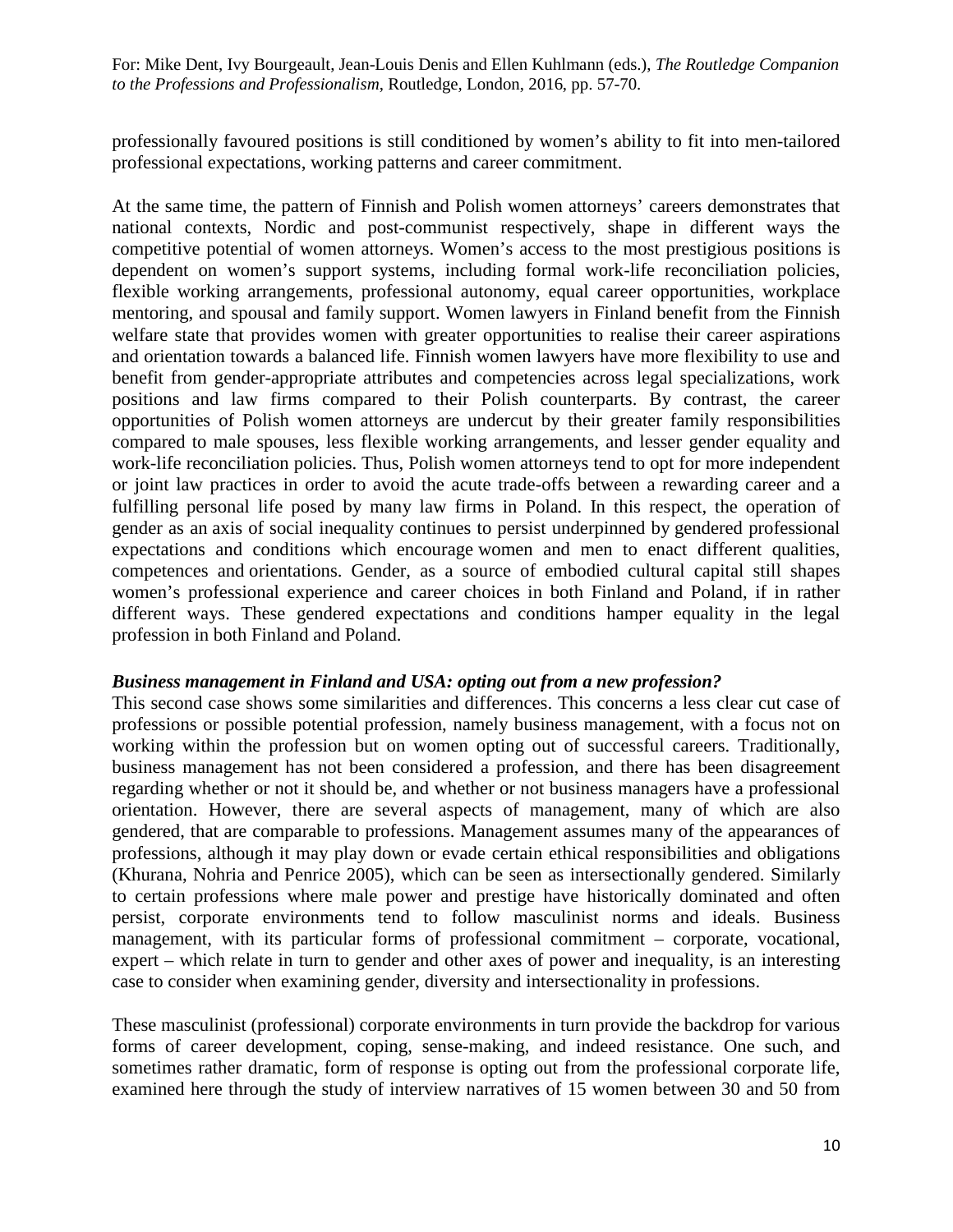Finland and USA who opted out of successful business careers to adopt new ways of living and working that accommodate different interests and areas of life.<sup>5</sup> This perspective – of exit – raises a further set of gendered professional processes that may intersect with age, generation, family situation, national location and other social divisions and differences. And what is the significance of opting out in terms of gender and diversity? Could opting out be seen as gendered professional, or indeed unprofessional, behaviour?

The case of women opting out of successful careers in business management helps create an understanding of the gendered experiences of women professionals in masculinist professional cultures; what it is that pushes them out and what they are looking for in the new lifestyles they opt in to instead. For example, some successful women managers reported difficulties creating coherent narratives of their lives and work in the masculinist working environment, as they combine having a career with motherhood. Women with children are typically drawn between the individualistic world of work and the self-sacrificing motherhood schema, and while work often spills over into the private sphere, care responsibilities have to be kept invisible in the office (Blair-Loy, 2003). Women who opt out often leave their high-powered careers to adopt new lifestyles where they can live and work on their own terms, and where they can combine different interests and areas of life (McKie et al., 2013; Mainiero and Sullivan, 2006). After opting out of the corporate environment, women generally experience a sense of authenticity and control, of finally being able to be themselves.

Finland and the US are both Western countries, however, the culture, political, and social systems differ. Finland is a welfare state and rated one of the most gender-neutral in the EU, and after having had children, Finnish women face a reality quite different from that of US women. In Finland there is a tradition of both partners working, and mothers and fathers have a right to subsidized maternity, paternity, and parental leave until the child is three years of age, after which they are guaranteed employment by their employers upon their return to work. In addition, there is high quality subsidized day care in Finland, while in the US there is a nanny and stay-athome 'mom' tradition mainly as a result of expensive and poor availability of high quality day care. Despite these differences, the narratives of the US and Finnish women were remarkably similar. The women and their narratives were bound together, to some extent, by their expertise, agentic and other resources, educational and work experiences, and occupational potential and possibilities; though national differences seemed less significant, or at least less apparent, intersections of gender, work and family were important.

Interestingly, none of the women interviewed originally planned to opt out. They were all ambitious with plans to pursue a career, and reportedly liked their jobs. Although having children was not the main cause of their desire to opt out, the situation became especially poignant for these women after they became mothers – it became increasingly challenging to combine a career with their care responsibilities, and it also became more difficult for these women to create coherent narratives about their lives and work. Previous research has argued that due to the hectic nature of living in contemporary society, it is, in fact, difficult for individuals to create coherent life narratives (see, for example, Elliott and Lemert, 2006), and for women combining careers with children it becomes even more so. With current technology, employees – especially those pursuing careers – are expected to be available 24/7, and thus work often spills over into the private sphere (Blair-Loy, 2003). Working mothers thus find themselves answering emails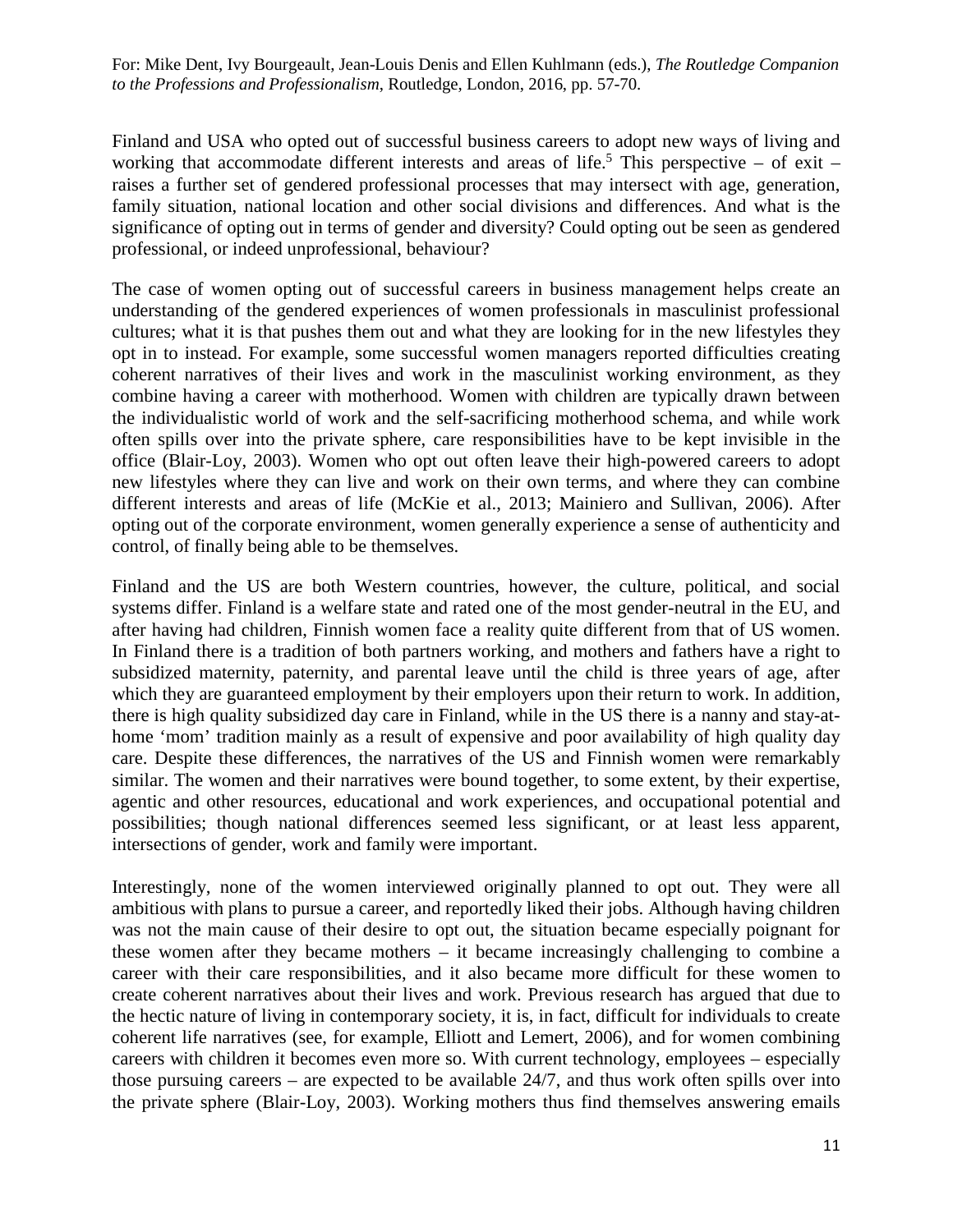and phone calls while caring for their children. However, ironically this does not go both ways; issues pertaining to the home and to their children are generally expected to be kept invisible at work, making these women feel that it was not appropriate to reveal their maternal selves in the workplace, and correspondingly many women in the study felt that they could not be themselves before they opted out. At the same time, career women with children are typically drawn between two very contradicting schemas: the individualistic world of work on the one hand and self-sacrificing, intensive motherhood on the other (Blair-Loy, 2003). Both schemas demand complete availability and devotion and are fundamentally ideological opposites. As a result, many successful female managers, especially with children, tend to find it challenging to consolidate the two detrimentally different ideologies, adding to the difficulty to create coherent narratives about their lives and their work. There is an intimate link between coherence and a sense of well-being (Linde, 1993), and correspondingly, these women reported feeling exhausted and overwhelmed by the time they made the decision to opt out.

However, it was not until the situation became untenable and the women experienced some sort of a crisis that they finally decided to take the step. Although children are factored in, this was often not the main reason for opting out. Previous research has shown that women often use children as a reason to explain why they leave, as they are generally applauded for being good mothers, and this is easier than confronting an employer with the real reasons for leaving, such as gender discrimination, an unsupportive corporate culture or simply difficulties combining career and motherhood (Stone, 2007; McKie et al., 2013). However, contrary to much other research on opting out, only two of the women in this study became stay-at-home mothers, and all 15 women were all highly ambitious and had a desire to continue working, either immediately or eventually. They left to create new lifestyles where they could combine meaningful work with other areas of life, where they had control over their time and their lives, and where they themselves could decide when and how they worked and when they spent time with their children, instead of having it decided for them by an employer or demands of the corporate culture.

All the women expressed how, in their new lifestyles, they finally felt like they could "be themselves". They felt a sense of authenticity, which they did not feel in their previous careers, and this sense of authenticity, in turn, added to a sense of coherence and contentment. What was notable in all the narratives was that whatever it was these women ended up doing instead, they did so with a new mindset. No longer did they conform to the expectations and demands of the masculinist corporate culture and career model, they no longer worried so much about how others perceived them, and they were determined to live and work according to their own values and standards. So while opting out could be seen unprofessional behaviour, these women had a will to continue being professional, but simply to do it on their own terms, in a sustainable way.

#### **Some concluding remarks on the future …**

The field of gender, diversity and intersectionality in and around the professions is very far from stable. There are numerous changes and challenges in and for both the professions and their analysis. First, there are shifts in the international gendered intersectional divisions of labour, partly through huge migrations, bringing greater inter-ethnic, and inter-racialized professional processes and encounters. Second, transnational formations, such as virtual collaboration, are increasingly powerful transnational constructors of professional knowledges. Information and communication technologies themselves bring new forms of gendered intersectional professional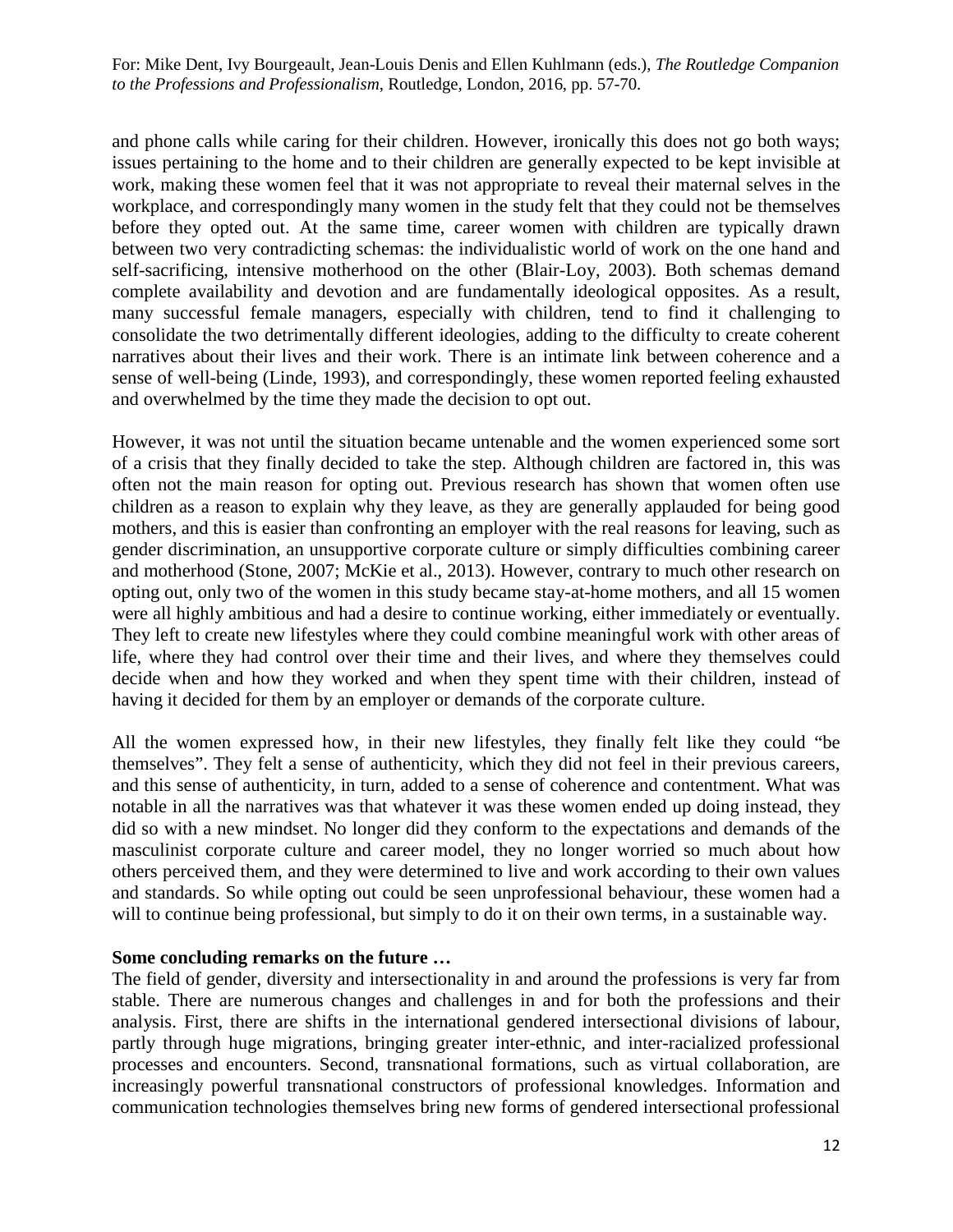work at the interface and mutual construction of humans and technologies. Transnational professionals may learn and need to learn what has been called (gendered, intersectional) epistemic arbitrage (Seabrooke, 2014), within transnational inter-organizational contexts. Third, there is the impact of neoliberalism, especially pressures towards privatization and individualism. In this situation the professionalization project may become more individualized, more separated from professional associations and specific employers. This may lead to concerns with the 'professionalization of everyone' (cf. Wilensky, 1964) but now in neoliberal form: portfolio careers, organizations as temporary employing 'hotels', and the professionalized, selfmonitoring, entrepreneurial body as an individual project. Finally, we note the emergence of new professions and powerful professional expertise, for example, linked to biotechnologies or climate change, highlighting new intersectionalities with non-humans and the environment more broadly (Kaijser and Kronsell, 2014). The combination of such various trends and moves may even make professions in their current forms redundant.

Thus the gendered and intersectional structurings of and in professions and professionalization projects, at macro, meso and micro levels, are both historically well established and taking new forms. To approach the study and analysis of professions and professionalization as neutral phenomena and without attending to gender and intersectional structures, processes and change is unscientific and careless indeed.

# **NOTES**

- 1. Interestingly, Marx and Weber had rather little to say on professions, preferring to focus on class and bureaucracy as key concepts. This can be understood to some extent in terms of how the professions were formed and established at their time of writing. Rather, one might argue that both Gramsci (1971), on hegemony, organic intellectuals and those professionally engaged in cultural work, and Althusser (1971), in terms of repressive and ideological state apparatuses, have more to say here.
- 2. Cisgender refers to an equivalence, assumed equivalence or match between gender assigned at birth, people's bodies, and their personal identity or self-perception (Schilt and Westbrook, 2009).
- 3. The concept of intersectionality has a rich feminist and anti-racist history (see, for example, Crenshaw, 1989; Brah and Phoenix, 2004), and is sometimes seen as one of the major contributions of feminist thought. Intersectional perspectives, and the complex social phenomena to which they refer, go under many different names, including interrelations of oppressions, multiple oppressions, multiple social divisions, mutual constitution, multiple differences, hybridities, simultaneity, multiple oppressions, multiculturalisms, multiplicities, postcolonialities, as well as diversity.
- 4. The remainder of this section draws extensively on recent research Finnish and Polish women lawyers (Choroszewicz, 2014).
- 5. The remainder of this section draws extensively on recent research on women who have opted out of business management (Biese, 2013).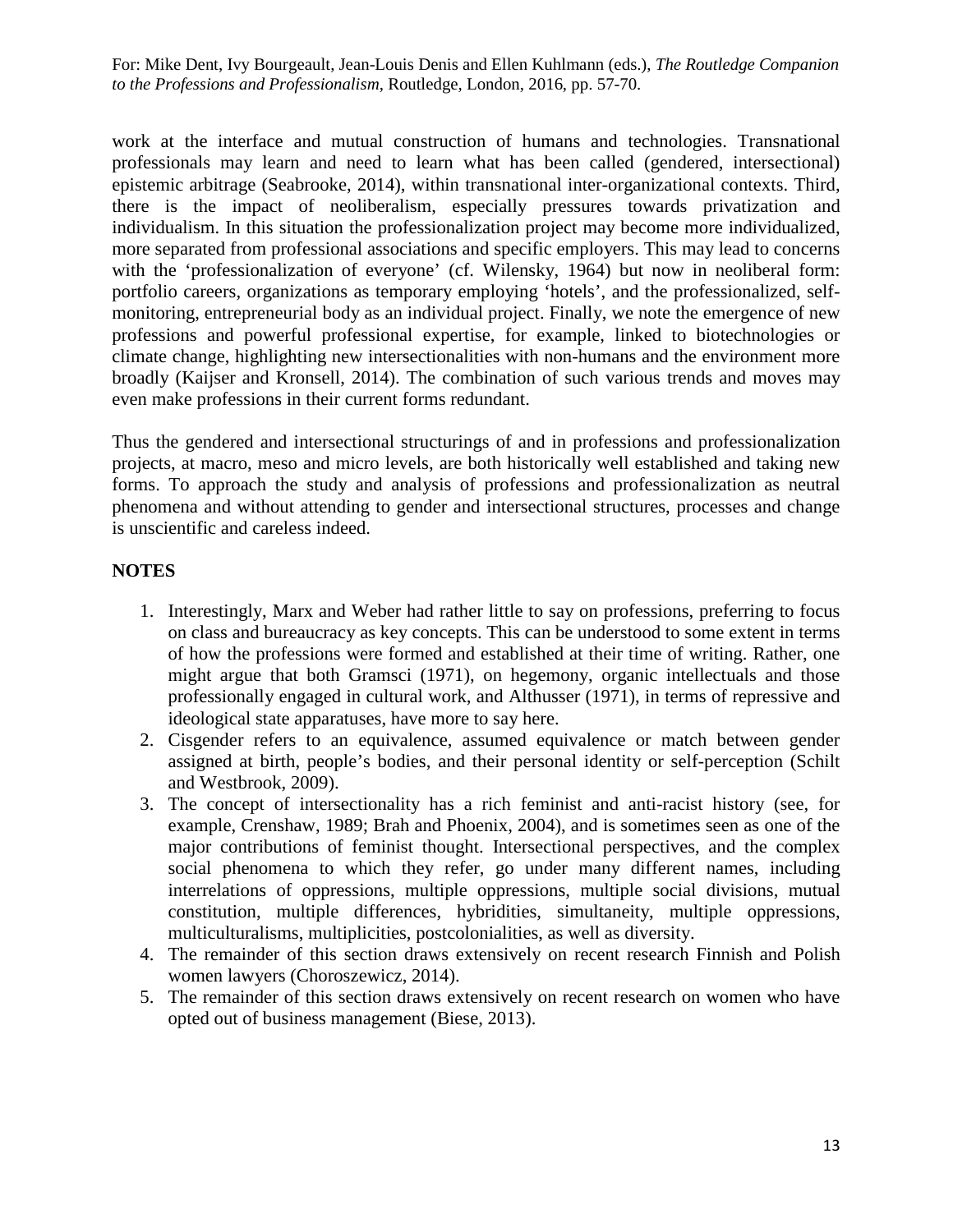# **REFERENCES**

Acker, J. (1992) Gendering organizational theory. In A.J. Mills and P. Tancred (eds.), *Gendering organizational Analysis* (pp. 248–260). Newbury Park, CA: Sage.

Althusser, L. (1971) *Lenin and Philosophy and Other Essays*. New York: Monthly Review Press.

Becker, H., Geer, B., Hughes, E.C. and Strauss, A.L. (1976) *Boys in White*. Chicago: University of Chicago Press.

Berman, M. (2013) What potential Fed front-runner Larry Summers said about women. *National Journal*, 24 July. [http://www.nationaljournal.com/politics/what-potential-fed-front-runner](http://www.nationaljournal.com/politics/what-potential-fed-front-runner-lawrence-summers-said-about-women-20130724)[lawrence-summers-said-about-women-20130724](http://www.nationaljournal.com/politics/what-potential-fed-front-runner-lawrence-summers-said-about-women-20130724)

Biese, I. (2013) *Opting Out: A critical study of women leaving their careers to adopt new lifestyles*. Adelaide: University of South Australia.

Blair-Loy, M. (2003) *Competing Devotions: Career and Family among Women Executives*. Cambridge, MA: Harvard University Press.

Blackwell, E. and E. (1860) *Medicine as a Profession for Women*. New York: New York Infirmary for Women.

Blau, P. M. and Scott, W. R. (1963) *Formal Organizations: A Comparative Approach*. London: Routledge and Kegan Paul.

Bolton, S. and Muzio, D. (2007) Can't live with 'em; can't live without 'em: gendered segmentation in the legal profession. *Sociology*, 41(1): 47–61.

Brah, A. and Phoenix, A. (2004) Ain't I a woman? Revisiting intersectionality. *Journal of International Women Studies*, 5(3): 75*–*86*.*

Breckinridge, S. (1933) *Women in the Twentieth Century*. New York. McGraw-Hill.

Carr-Saunders, A.M. and Wilson, P.A. (1933) *The Professions*. Oxford: Clarendon.

Choroszewicz, M. (2014) *Managing competitiveness in Pursuit of a Legal Career: Women Attorneys in Finland and Poland*. Joensuu: University of Eastern Finland.

Cockburn, C.K. (1991). *In the Way of Women: Men's Resistance to Sex Equality in Organizations*. London: Macmillan.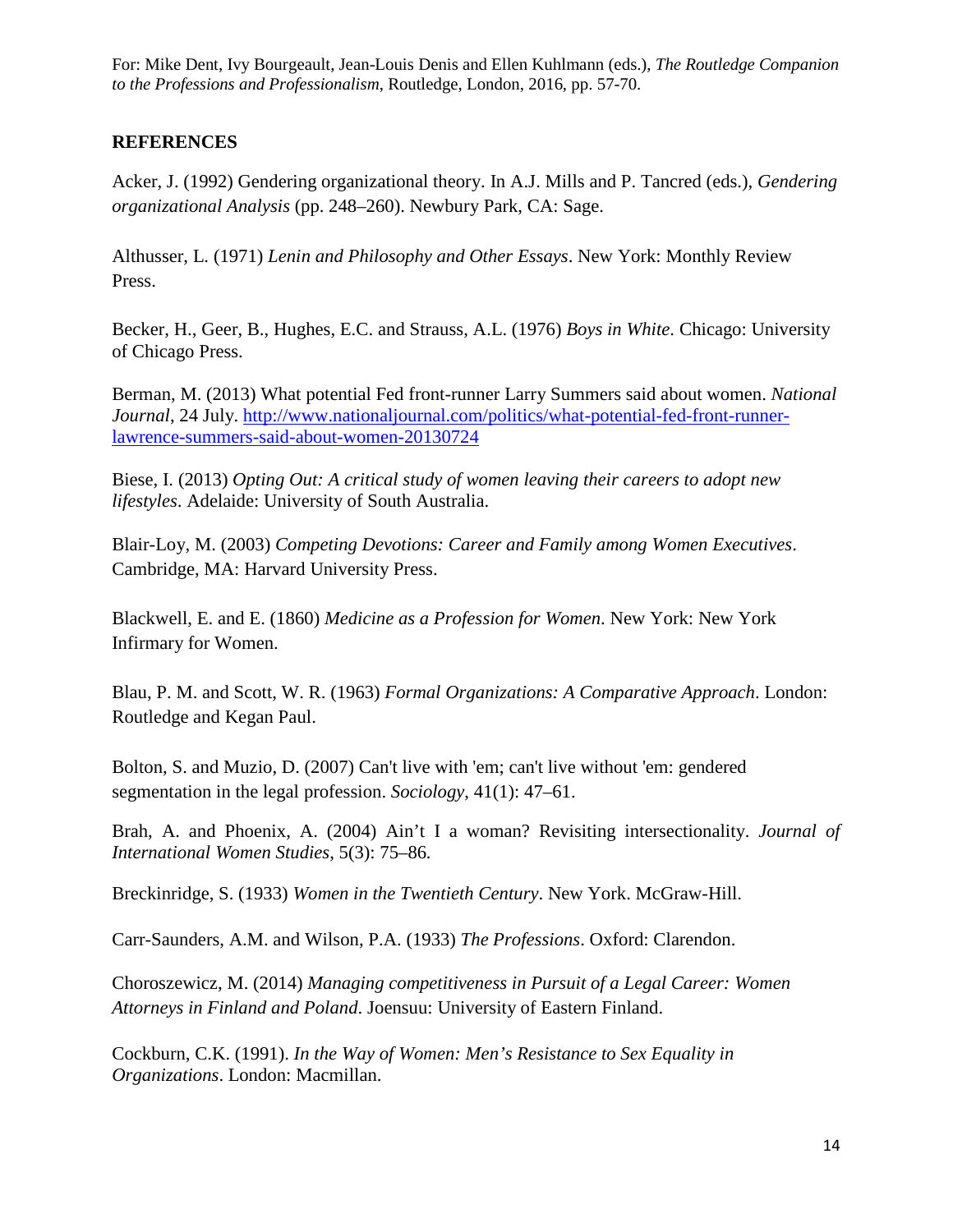Crenshaw, K. (1989) Demarginalizing the intersection of race and sex: a Black feminist critique of antidiscrimination doctrine, feminist theory and antiracist politics. *University of Chicago Legal Forum*, 140: 139–167.

Davies, C. (1996) The sociology of professions and the profession of gender. *Sociology*, 30(4): 661**–**678.

Ehrenreich, B. and English, D. (1973) *Witches, Midwives and Nurses: A History of Women Healers*. New York: Feminist Press.

Ehrenreich, B. and English, D. (1974) *Complaints and Disorders: The Sexual Politics of Sickness*. New York: Feminist Press.

Elliott, A. and Lemert, C. (2006) *The New Individualism- the Emotional Costs of Globalization*. London: Routledge.

Elliot, P. (1972) *The Sociology of Professions*. London: Macmillan.

Etzioni, A. (ed.) (1969) *The Semi-Professions and their Organization*. New York: Free Press.

Gramsci, A. (1971) *Selections from the Prison Notebooks*. London: Lawrence & Wishart.

Haavio-Mannila, E. (1975) *Sex Roles among Physicians and Dentists in Scandinavia*. Helsinki: University of Helsinki Institute of Sociology, Research Reports 206.

Hearn, J. (1982) Notes on patriarchy, professionalisation and the semi-professions. *Sociology*, 16(2): 184–202.

Hearn, J. and Husu, L. (2012) Understanding gender: Some implications for science and technology. *Interdisciplinary Science Reviews*, 36: 103–113.

Hearn, J. and Parkin, W. (1987/1995) *'Sex' at 'Work'*. New York: St Martin's.

Hearn, J. and Parkin, W. (2001) *Gender, Sexuality and Violence in Organizations*. London: Sage.

Hughes, E.C. (1963) Professions. *Daedalus*, 92: 655-668.

Husu, L. (2001) *Sexism, Support and Survival in Academia*. Helsinki: University of Helsinki.

Johnson, T. (1972) *Professions and Power*. London: Macmillan.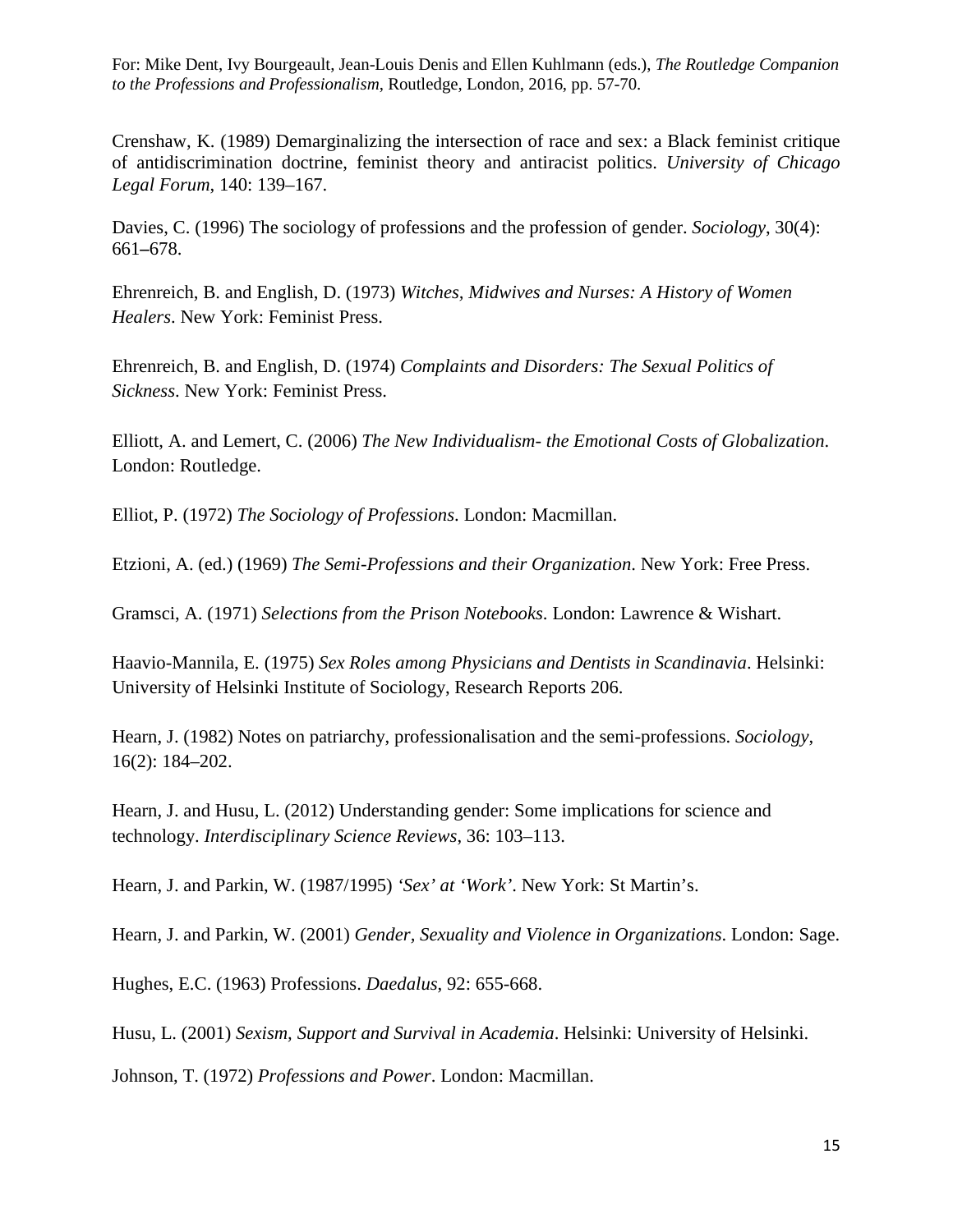Kaijser, A. and Kronsell, A. (2014) Climate change through the lens of intersectionality. *Environmental Politics*, 23(3): 417–433.

Kay, F.M. and Hagan, J. (1998) Raising the bar: The gender stratification of law-firm capital. *American Sociological Review*, 63(5):728-743.

Khurana, R., Nuhria, N. and Penrice, D. (2005) *Is Business Management a Profession?* HBS Working Knowledge, Harvard Business School.<http://hbswk.hbs.edu/item/4650.html>

Larson, M.S. (1977) *The Rise of Professionalism*. Berkeley, CA: University of California Press.

Linde, C. (1993) *Life Stories: The Creation of Coherence.* Oxford: Oxford University Press.

Lofstedt, J. (2003) Gender and veterinary medicine. *Canadian Veterinary Journal.* 44(7): 533– 535.

McCall, L. (2005) The complexity of intersectionality. *Signs*, 30: 1771–1800.

McKie, L., Biese, I. and Jyrkinen, M. (2013) '"The best time is now!": The temporal and spatial dynamics of women opting in to self-employment', *Gender, Work and Organization*, 20 (2): 184–196.

Mainiero, L.A. and Sullivan, S.E. (2006) *The Opt-Out Revolt: Why People are Leaving Companies to Create Kaleidoscope Careers*. Mountain View, CA: Davies Black.

Manton, J. (1965) *Elizabeth Garrett Anderson*. New York: Dutton.

Morgan, L. M. and Davidson, M. J. (2008) Sexual dynamics in mentoring relationships – a critical review. *British Journal of Management*, 19: S120–S129.

Noordegraaf, M. and Steijn, B. (2013) *Professionals under Pressure: The Reconfiguration of Professional Work in Changing Public Services*. Amsterdam: Amsterdam University Press.

Pierce, J. (2010) Women and men as litigators: gender differences on the job. In: J. Goodman (ed.), *Global Perspectives on Gender and Work*. Plymouth, UK: Rowman & Littlefield.

Pinnington, A. H. and Sandberg, J. (2013) Lawyers' professional careers: Increasing women's inclusion in the partnership of law firms. *Gender, Work and Organization*, 20(6): 616-631.

Reader, W.J. (1966) *Professional Men: The Rise of the Professional Classes in Nineteenth-Century England*. New York: Basic.

Riska, E. (1998) Further rationalization of medicine: The reconfiguration of the medical profession. *Research in the Sociology of Health Care*, 15: 111-127.